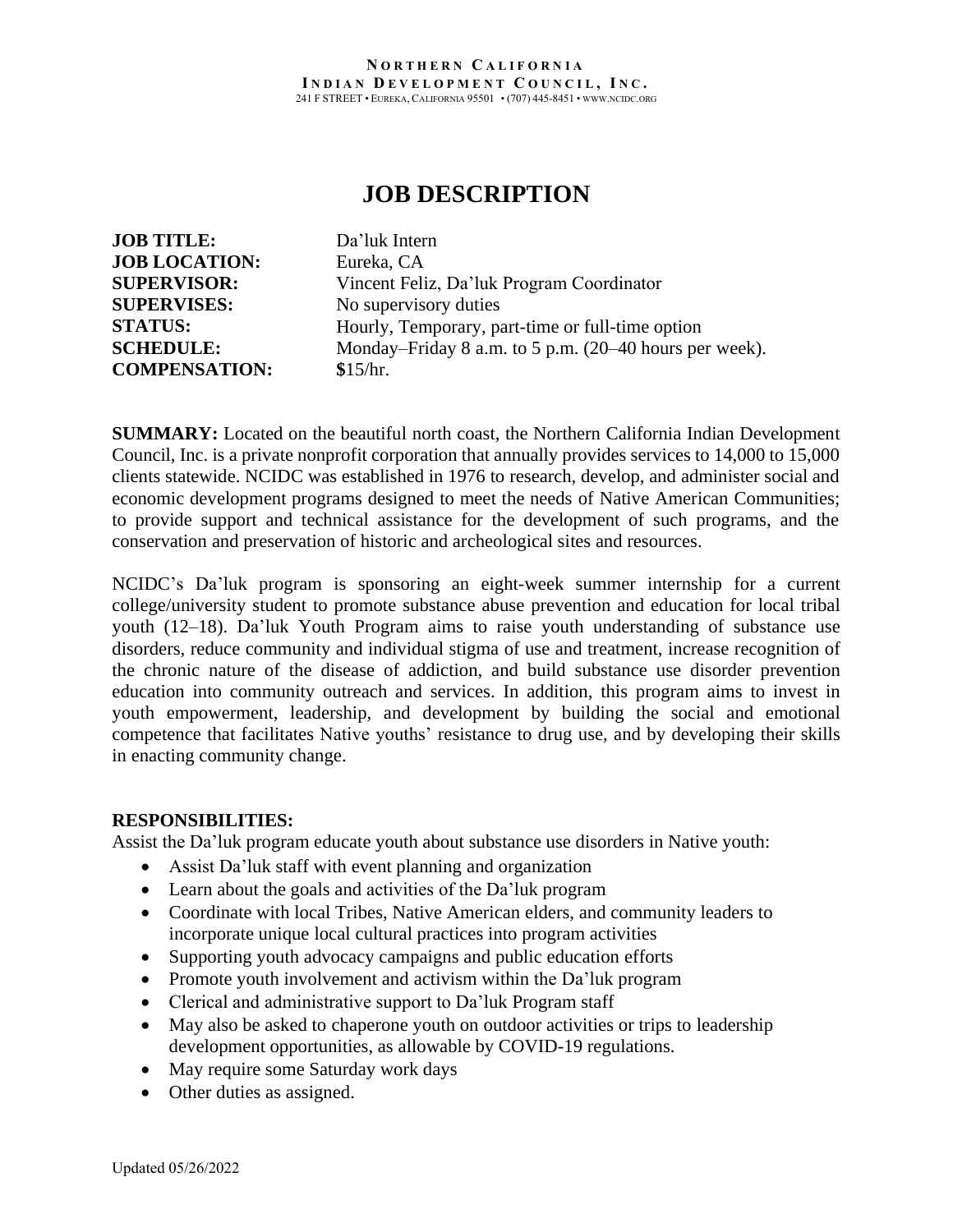#### **N O R T H E R N C A L I F O R N I A I N D I A N D E V E L O P M E N T C O U N C I L , I N C .** 241 F STREET • EUREKA, CALIFORNIA 95501 • (707) 445-8451 • WWW.NCIDC.ORG

# **MINIMUM QUALIFICATIONS:**

- Must be at least eighteen at time of application or graduated/graduating high school
- Willing to learn about unique issues facing Indigenous people and Native Americans in Northern California on substance abuse disorders, familiarity with current Indigenous movements, and passionate desire to advocate for the rights of indigenous peoples and affect make change in this region
- Dependable, punctual, and able to maintain a high level of confidentiality about sensitive and personal information
- Ability work five days per week for eight weeks (20-40 hrs. per wk.)
- Ability to communicate clearly

# **DESIRED QUALITIES:**

- Experience in volunteer work
- Interest in social work, community services, mental health, and youth prevention
- History of living in or working with Indigenous communities, preferably in Northern California
- Familiarity with traditional and cultural protocols of tribes in Northern California, or willingness to learn
- Strong interest in activism and organizing
- Familiarity with Mac and Windows PC technology, or willing to learn
- Social Media familiarity/ competency (Twitter, Instagram, Facebook)

**LANGUAGE ABILITY:** Ability to read and comprehend complex instructions, correspondence, and memos. Ability to write simple correspondence. Ability to effectively present information in one-on-one and small group situations to clients and other employees of the organization.

**MATH ABILITY:** Basic math skills. Ability to add, subtract, multiply and divide in all units of measure, using whole numbers, common fractions, and decimals. Ability to calculate and figure amounts such as discounts and percentages.

**REASONING ABILITY:** Ability to apply common sense understanding to carry out instructions furnished in written, oral, or diagram form. Ability to deal with problems involving several concrete variables in standard situations.

**EQUIPMENT/COMPUTER SKILLS:** To perform this job successfully, an individual should have knowledge of Word Processing software and spreadsheet software. Basic internet usage. Ability to use both a Macintosh computer and a Window-based computer is preferred but not required. Ability to set-up and use Zoom app to schedule distance meetings.

**CERTIFICATES AND LICENSES:** Valid California Driver's License, clean DMV record for the last four years. valid vehicle insurance, CPR/First Aid Certification (or willingness to obtain), Mandated Reporter certification, ability to pass a fingerprint and background check, and obtain a Negative TB test result.